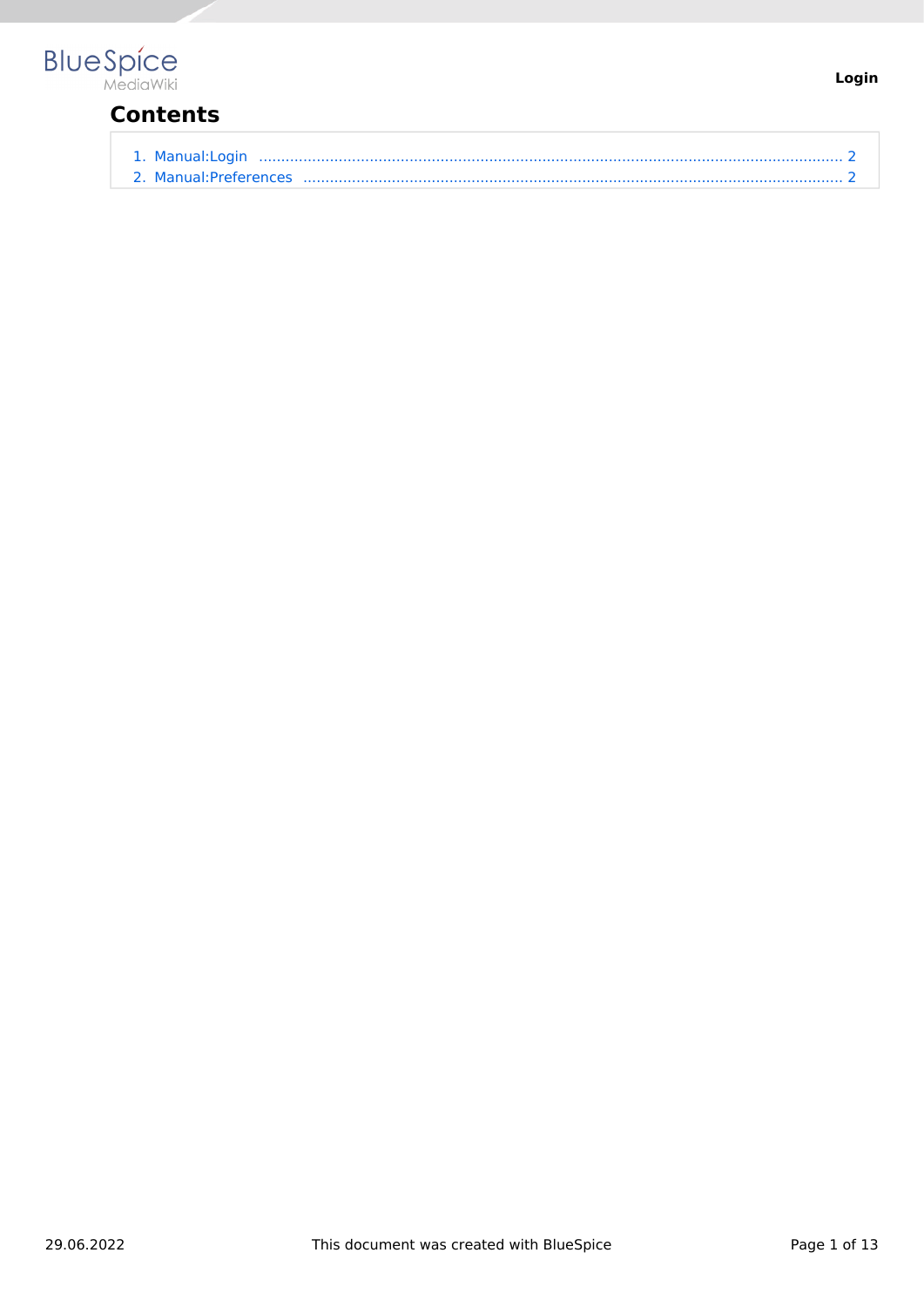## <span id="page-1-0"></span>**1.2 Login**

#### Login

To work with your BlueSpice wiki, you need to log in unless your wiki administrators have setup a single-sign on solution that automatically logs you in with your windows login. Click on the login button in the top right corner of the screen.

When logging in for the first time, you have to change your password and confirm the terms of use of the wiki.

| <b>SPECIAL PAGE</b>   |  |
|-----------------------|--|
| Log in                |  |
| <b>Username</b>       |  |
| <b>Testuser</b>       |  |
| Password              |  |
|                       |  |
| Keep me logged in     |  |
| Log in                |  |
| Help with logging in  |  |
| Forgot your password? |  |
|                       |  |

By the way: if you want to stay logged in for a while, just check the box *Keep me logged in*. That way you don't need to re-enter your data every time you visit the wiki. Your login is stored in a browser cookie on your system. If you delete your browser cookies, you have to provide your login information next time you want to use the wiki.

#### Setting your user preferences

Once you are logged in, you can change your personal user preferences. Keep in mind that you can change these settings at any time, and that other users are not affected by your configuration. You can access your [user preferences](#page-1-1) via the profile menu in the top toolbar.

## <span id="page-1-1"></span>**Preferences**

## **Contents**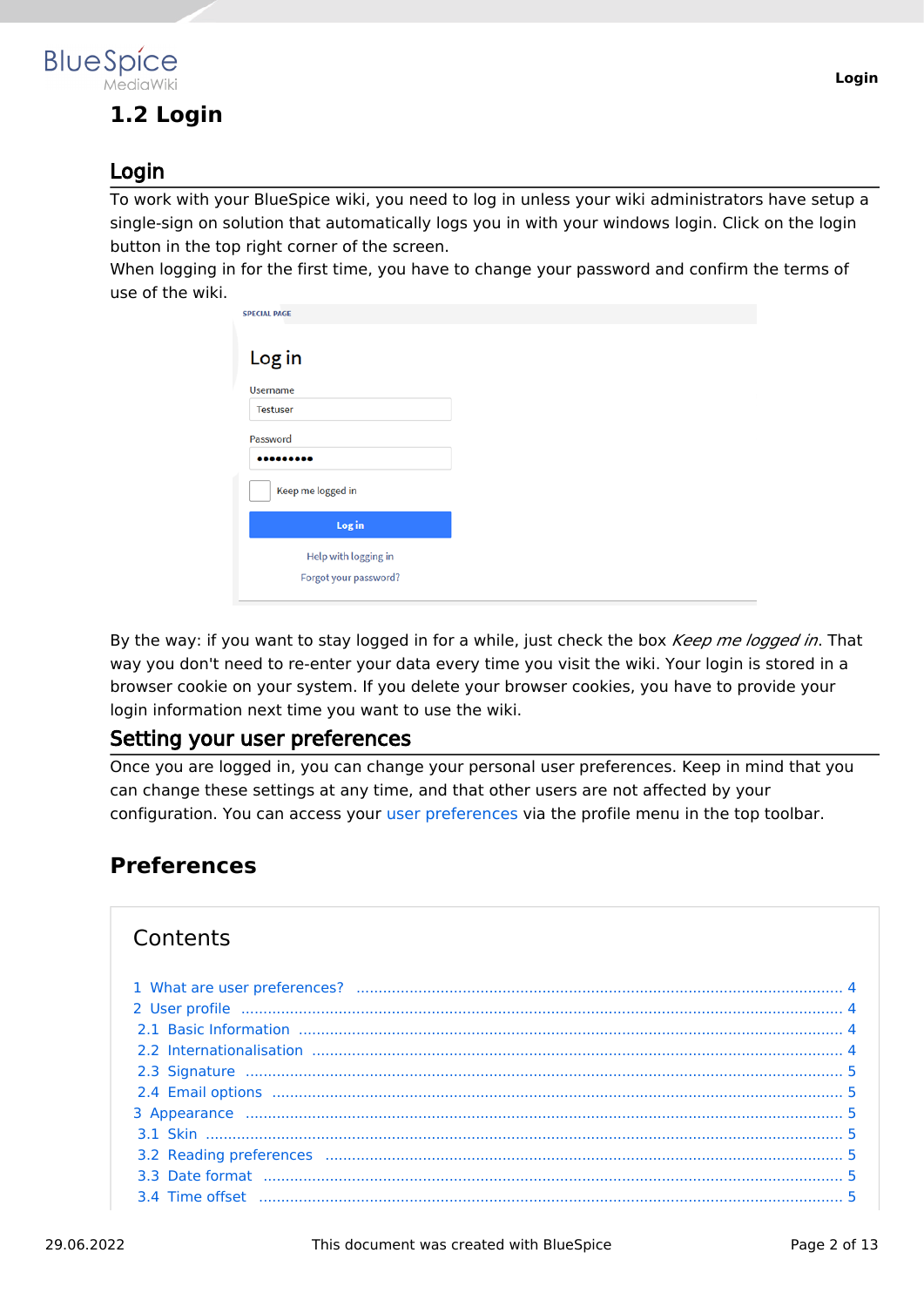# **BlueSpice**

#### Login

| 8 Extended Search (and all and all and all and all and all and all and all and all and all and all and all and $13$ |
|---------------------------------------------------------------------------------------------------------------------|
|                                                                                                                     |
|                                                                                                                     |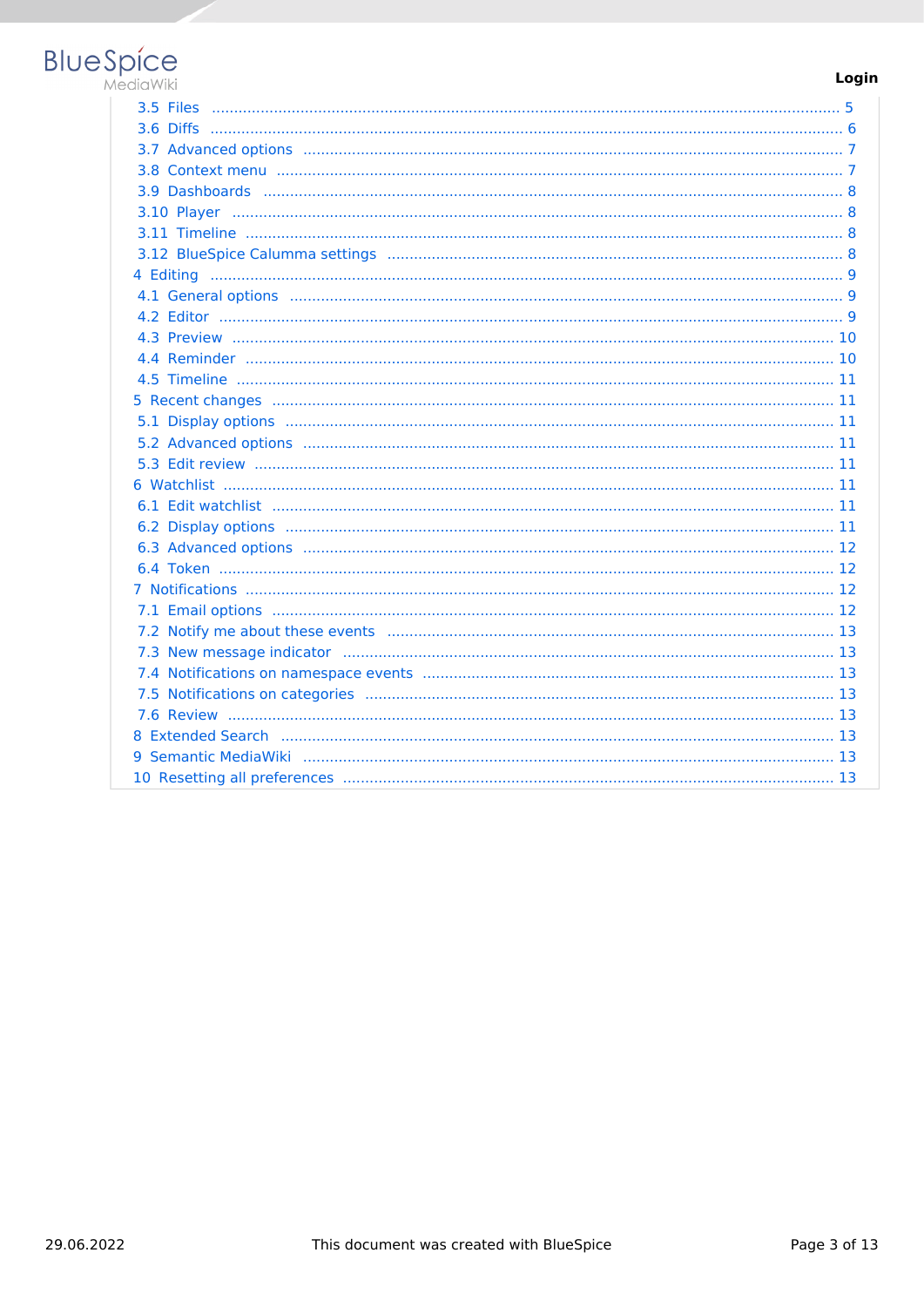<span id="page-3-0"></span>

### What are user preferences?

As a BlueSpice user, you can customize a lot of settings to make your wiki experience more personal and more efficient. For example, you may want to show a real photo of yourself or maybe you prefer a randomely generated image. You can also set when and how you want to be notified about changes that are happening on your wiki. To find content tailored to your needs, you can even exclude entire namespaces from your search results if you only need information from particular areas of your wiki.

| <b>Watchlist</b><br><b>Reminders</b><br>User dashboard<br>Preferences<br>Contributions<br>Log out<br><b>Assignments</b> | <b>Tasks</b> | Profile                       |
|-------------------------------------------------------------------------------------------------------------------------|--------------|-------------------------------|
|                                                                                                                         |              | Notifications $(5)$ $\bullet$ |
|                                                                                                                         |              |                               |
|                                                                                                                         |              |                               |
|                                                                                                                         |              |                               |
| Privacy center                                                                                                          |              |                               |

Just remember that all settings only affect your own wiki experience (except for your profile information, of course, which is visible to all users).

#### **To access your preferences:**

**Click** on the user menu.

**Click** *Preferences*. This opens the preferences page with multiple tabs.

Alternatively, you can access the page *Special:Preferences* directly.

#### <span id="page-3-1"></span>User profile

#### <span id="page-3-2"></span>**Basic Information**

| Account data: | My account data from this project |  |  |
|---------------|-----------------------------------|--|--|
|               | User image:                       |  |  |
|               | Change profile picture<br>7G      |  |  |
| profile image |                                   |  |  |

**Real name**: This name is shown throughout the wiki. When users hover over your real name, your profile picture and contact information is shown.

**Change password**: If your wiki is not connected with the central authentication system of your company, you can manage your password here.

#### **User image**:

*User image* text field: Enter the webadress of a picture on another website and click *Save* at the bottom of the page. The profile picture points directly to the external image:

*Change profile picture* link: Upload an image to the wiki. Click *Browse* and then *Upload* to create a new profile image. If you click *Generate new avatar*, the system generates a graphic instead.

**Privacy policy** acceptance checkbox: Select and save this checkbox setting to confirm that your accept the privacy policy. Administrators can review this setting for all users on the page *Special:Privacy\_Admin*.

#### <span id="page-3-3"></span>**Internationalisation**

**Language:** Users can change their personal language that is used in the layout and menus. BlueSpice currently supports de-formal-German (formal), de-German and en-English.

How do you prefer to be described? Option for setting your gender preferences.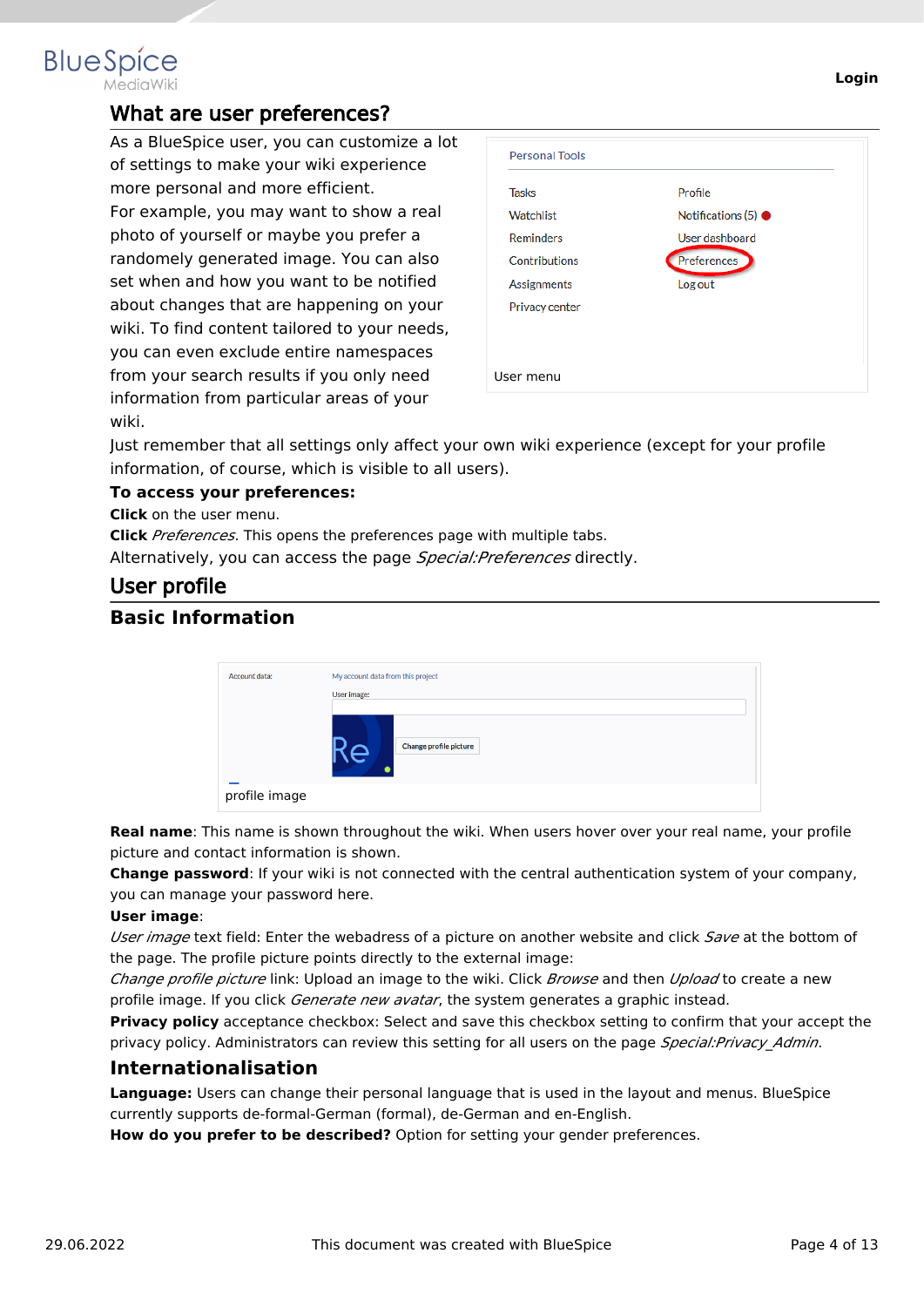

## <span id="page-4-0"></span>**BlueSpice**

#### **Signature**

Your existing signature: shows a preview of your current signature including your profile info when you hover over the link.

**New signature:** Enter a new name for your signature and save the *Preferences* page.

<span id="page-4-1"></span>**Treat signautre as wikitext:** Your signature will be shown as text-only.

#### **Email options**

If you provide an email adress, you can specify to receive email notifications in addition or in place of wiki notifications. As long as the email adress is not confirmed, the system will not send emails. This also affects the settings in the [Notifications](#page-11-2) tab.

If you want to exclude minor page edits from email notifications, you need to set it under the email options here.

#### <span id="page-4-2"></span>Appearance

#### <span id="page-4-3"></span>**Skin**

If your wiki has more than one skin, you can choose the layout of your wiki here. It only affects your view of the wiki. All other users see the skin that is selected in their preferences.

#### <span id="page-4-4"></span>**Reading preferences**

You can set if you want to see quick summaries of a page before you click on a link. This requires that the page has some intro text before the first heading on a page.

#### <span id="page-4-5"></span>**Date format**

You can set how you would like to see the timestamp on wiki pages, for example the timestamp of a user signature on a discussion page.



#### <span id="page-4-6"></span>**Time offset**

**Server time:** Shows the server time so that you can compare it to your local time.

**Local time:** Shows the time set in the time zone setting.

**Time zone:** When you select a time zone, your local time will be shown throughout the wiki wherever there is a timestamp.

#### <span id="page-4-7"></span>**Files**

**Image size limit:** Sets the maximum size of the preview image on the file description page.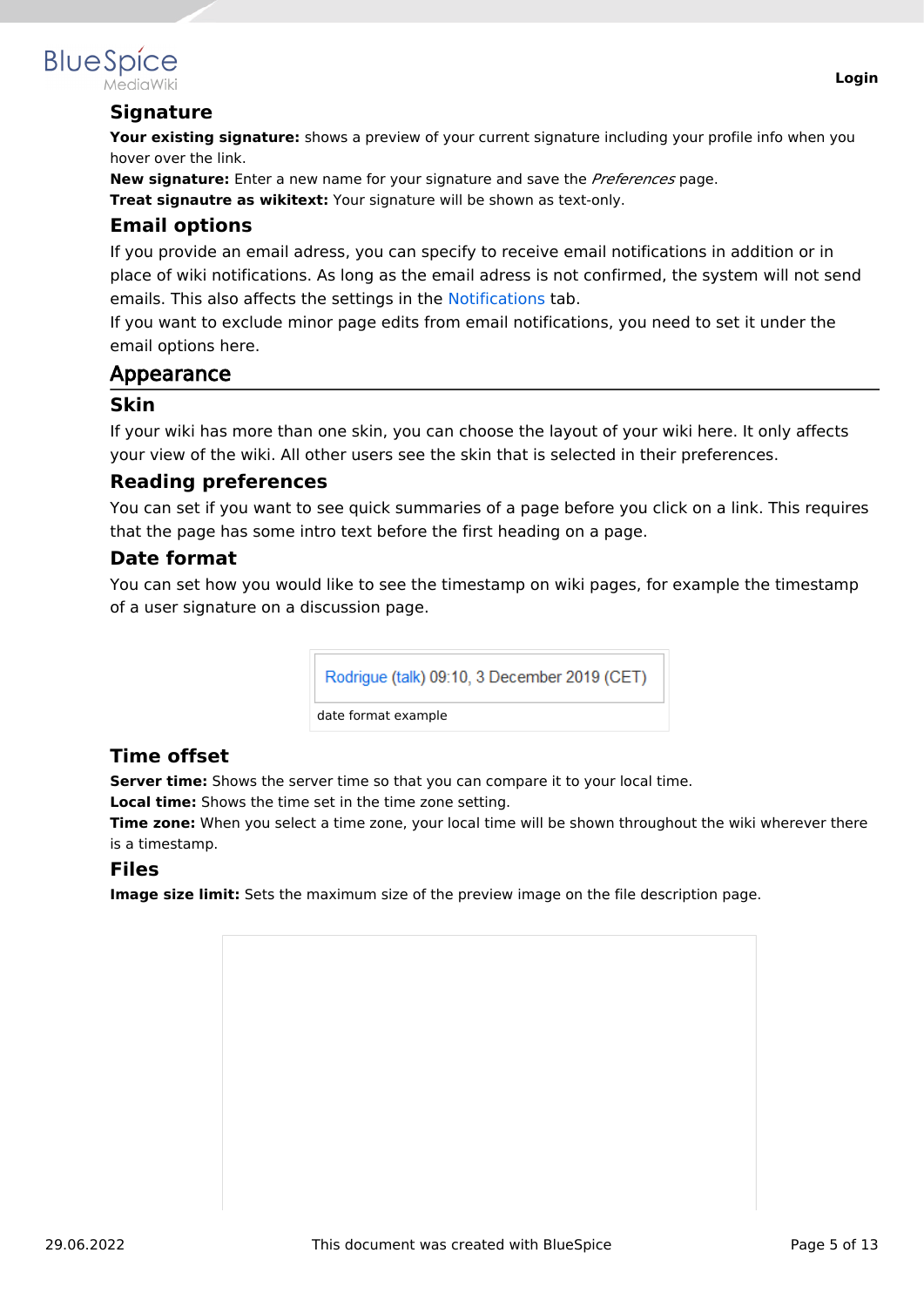



**Thumbnail size:** Sets the size of the thumbnail image on a page if no custom size is specified in the image settings.

**Enable Media Viewer:** If this checkbox is not selected, image links on a page will load the file description page rather than the media viewer overlay.



#### <span id="page-5-0"></span>**Diffs**

**Do not show the page content below diffs:** Turns off the [VisualDiff view](https://en.wiki.bluespice.com/w/index.php?title=Manual:Extension/BlueSpiceVisualDiff&action=view) as well as the wikitext view of revisions. Revisions are only shown in classic view.

**Don't show diff after performing a rollback:**

#### **Login**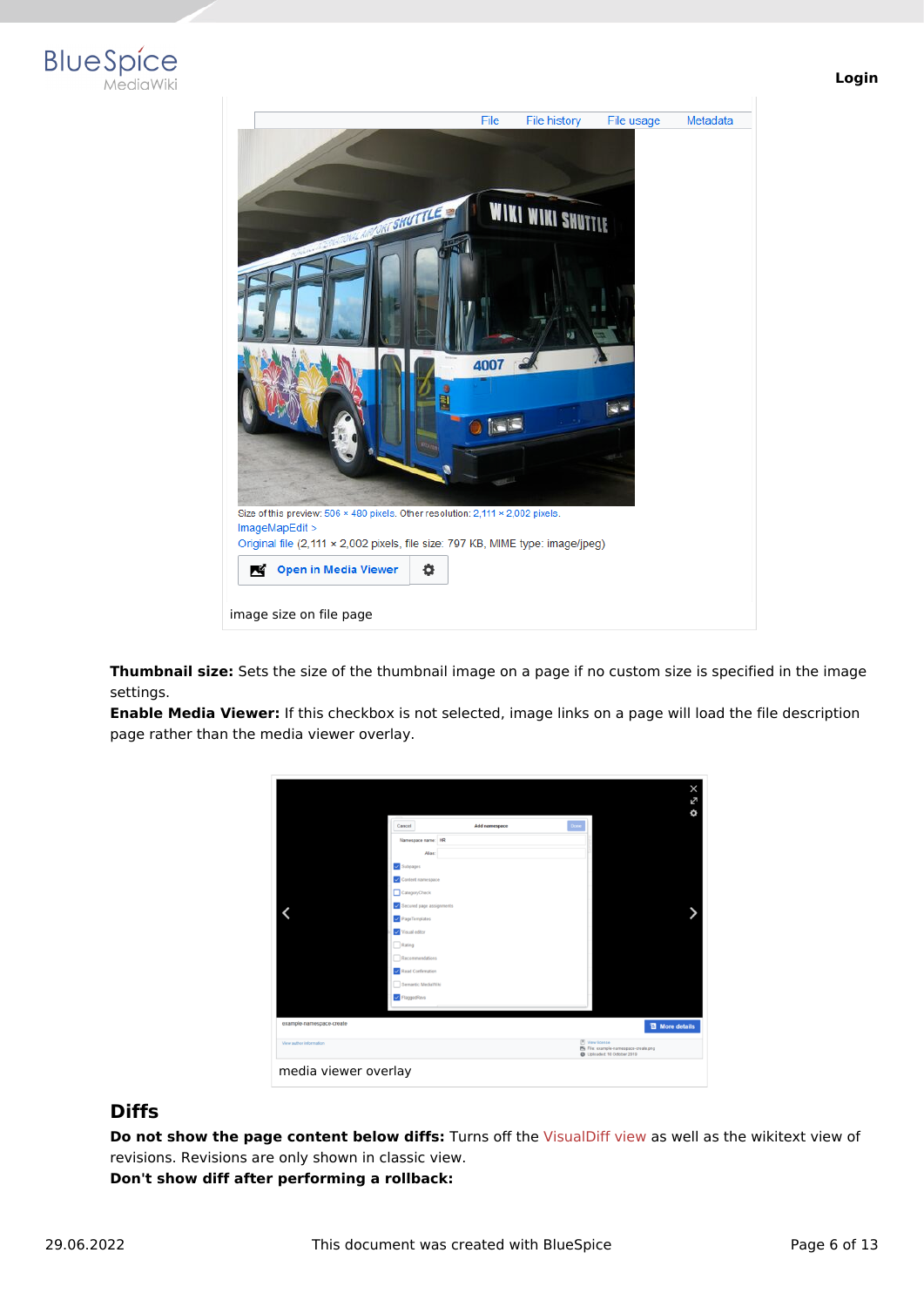<span id="page-6-0"></span>

#### **Link underlining:**

*Always:* Underlines all links in the content area of a page, even if the selected skin specifies no underlining. The table of contents is not affected by this setting.

| Namespace manager                                                                                                                                                                                                                      |                  |                                |
|----------------------------------------------------------------------------------------------------------------------------------------------------------------------------------------------------------------------------------------|------------------|--------------------------------|
| 1 Last edited 5 days ago by P technik                                                                                                                                                                                                  | <b>Trk</b> Watch | <b>Q</b> This page is accepted |
| Contents                                                                                                                                                                                                                               |                  | <b>Thidel</b>                  |
| About the Namespace manager                                                                                                                                                                                                            |                  |                                |
| Creating a namespace<br>2                                                                                                                                                                                                              |                  |                                |
| Editing and deleting a namespace<br>з                                                                                                                                                                                                  |                  |                                |
| <b>Technical details</b>                                                                                                                                                                                                               |                  |                                |
| Related info<br>5.                                                                                                                                                                                                                     |                  |                                |
| About the Namespace manager                                                                                                                                                                                                            |                  |                                |
| The Namespace manager allows a user with administrative rights to create, delete and rename namespaces and to change the settings of these<br>namespaces. Users with edif rights can view the page, but cannot make any changes to it. |                  |                                |

*Never:* Never underlines links in the content area of a page, even if the selected skin specifies underlining. Skin or browser default: Keeps the link settings as specified in the skin.

**Threshold for stub link formatting:** Determines when the target page is considered short enough to change the link color to a page that fits the threshhold criteria. If you choose 50 bytes, a link to a page with less than 50 characters (including wikitext), will be marked as a stub link and be shown in a different color. This only works if your wiki skin has a separate color value for stub links defined. Show hidden categories:

**Auto-number headings:** Adds heading numbers to the page headings

| If caustic soda is left unsealed in the air, it will react with carbon dioxid<br>hermetically sealed containers.<br>5.1 Safe handling advice<br>• Use and open container with care.<br>• Avoid dust formation<br>• Supply eye wash bottle.<br>5.2 Advice on protection against fire and explosion | 5 Handling and storage |
|---------------------------------------------------------------------------------------------------------------------------------------------------------------------------------------------------------------------------------------------------------------------------------------------------|------------------------|
|                                                                                                                                                                                                                                                                                                   |                        |
|                                                                                                                                                                                                                                                                                                   |                        |
|                                                                                                                                                                                                                                                                                                   |                        |
|                                                                                                                                                                                                                                                                                                   |                        |
|                                                                                                                                                                                                                                                                                                   |                        |
|                                                                                                                                                                                                                                                                                                   |                        |
| • No special actions required.                                                                                                                                                                                                                                                                    |                        |
| headings with auto numbering                                                                                                                                                                                                                                                                      |                        |

#### <span id="page-6-1"></span>**Context menu**

Page links in the content area of the wiki show a context menu that allows to perform actions on the target page without having to go to the target page first. You can set whether you want to show the context menu with *right-click* or with r*ight-click + Strg.*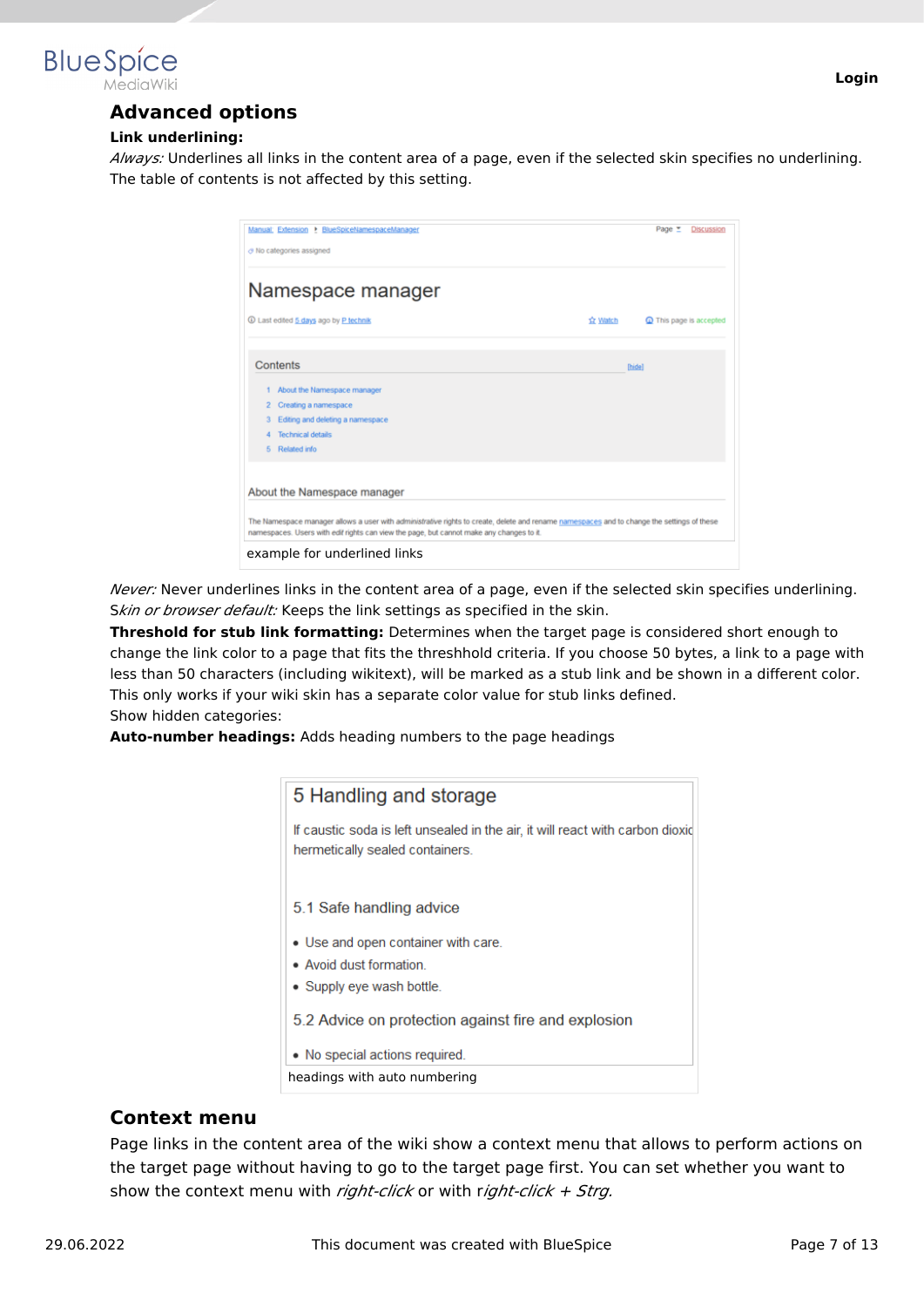

|                                          | <b>Integrated Management System</b> |
|------------------------------------------|-------------------------------------|
|                                          | <b>Edit page</b>                    |
| lueSpice to combir<br>is knowledge or gu | Delete page                         |
| holistic corp                            | ←L) View page history               |
|                                          | Move page                           |
| More about                               | Protect page                        |
|                                          | Q Watch this page                   |
|                                          | Purge cache and view page           |
|                                          | View page info                      |
|                                          | What links here                     |
| context menu                             |                                     |

#### <span id="page-7-0"></span>**Dashboards**

By default, the logo of your wiki links to the main page. You can change this and link to your user dashboard instead.

#### <span id="page-7-1"></span>**Player**

When a page contains a video, you can set it to autoplay when you load a page.

#### <span id="page-7-2"></span>**Timeline**

You can set the timestamp on the timeline entries in date format or as age.

**Note:** It can take up to 24 hours for all timeline entries to show the new timestamp format. When you create a new entry, you shouls see the changed format immediately.



#### <span id="page-7-3"></span>**BlueSpice Calumma settings**

**Automatically hide main menu:** Hides the main menu every time you load a new page. **Automatically hide tool menu:** Hides the tool menu every time you load a new page.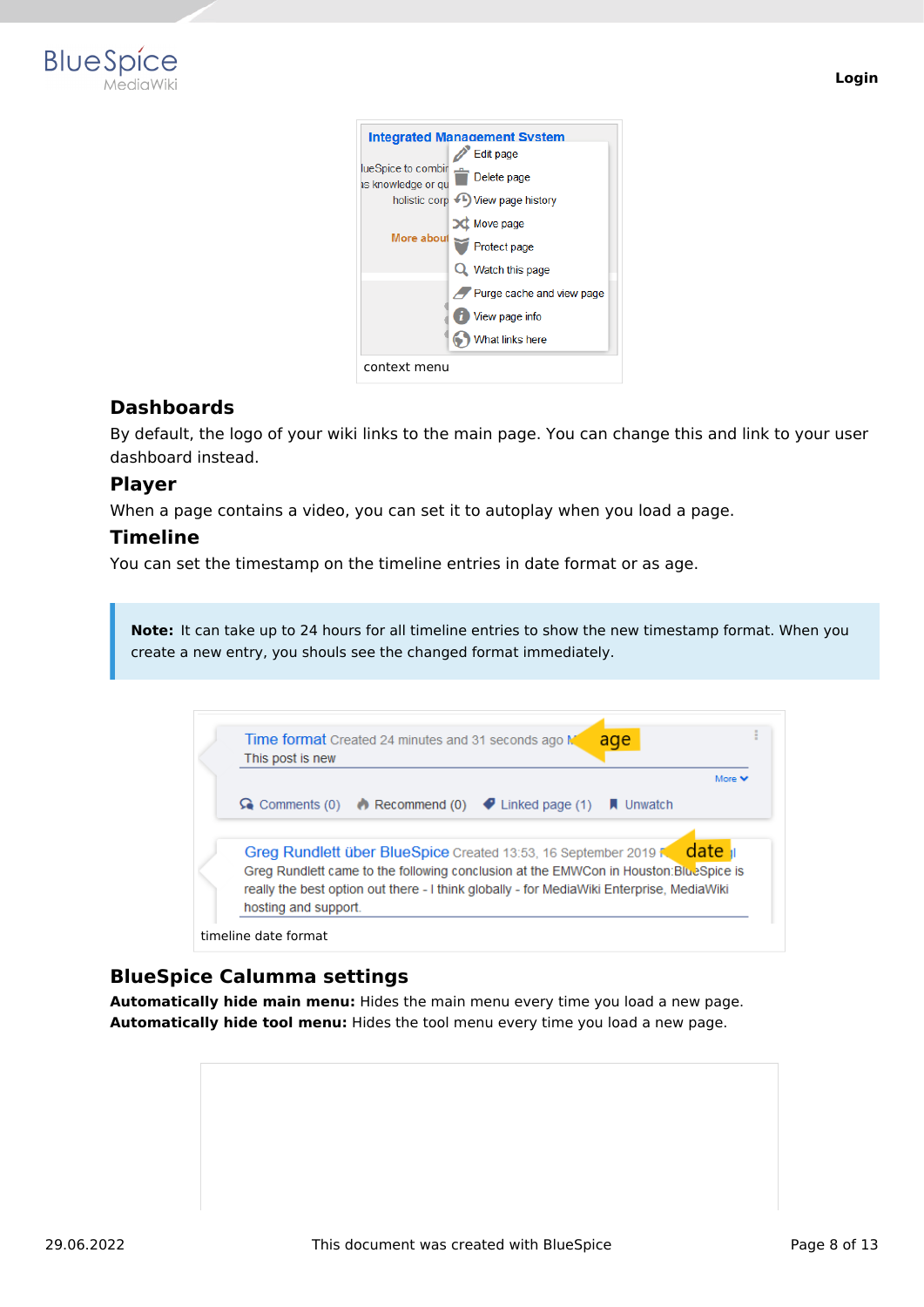

| $\Rightarrow$ BlueSpice 4 | $Q$ Find                                                                              |                                                                                    |
|---------------------------|---------------------------------------------------------------------------------------|------------------------------------------------------------------------------------|
|                           | Welcome to BlueSpice free                                                             |                                                                                    |
|                           | ` d<br>For an easy start<br>Get familiar with BlueSpice.                              | 루<br><b>Style your Cloud</b><br>Add your logo and design your wild with FlexiSkin. |
|                           | How do I create a page? cf<br>How do I format text? @<br>How do I work with menus? cf | Customize now<br>More about FlexiSkin of                                           |
|                           | m                                                                                     |                                                                                    |
|                           | <b>Documentation</b><br>Find all topics in our helpdesk or video tutorials.           | Do you need help?<br>Contact our support team at                                   |
|                           | Visit the helpdesk of<br>Visit our Youtube channel of                                 | +49 (0941) 660 800<br>Send an E-mail of<br>Request a callback of                   |
|                           |                                                                                       |                                                                                    |

#### <span id="page-8-0"></span>Editing

#### <span id="page-8-1"></span>**General options**

**Enable section editing by right clicking on section titles:** Right-clicking a section title with the mouse sets the page in edit mode. The specified section can be edited immediately.

**Editing pages by double clicking (JavaScript):** Double-clicking on the page sets the page in edit mode. The double-click needs to be inside the text area of the page. Clicking in the title section of a page will not set the page into edit mode.

**Show the pending changes diff when editing pages**:

#### <span id="page-8-2"></span>**Editor**

**Edit area font style:** Displays source code in monospace, serif, or sans-serif font.

**Mark all edits minor by default:** This automatically sets the minor flag in the save dialog. It can be selected or deselected in the save dialog on the page itself:

|                           | $? \equiv \rightarrow$ | $\infty$<br>Save changes |
|---------------------------|------------------------|--------------------------|
| <b>Resume editing</b>     | Save your changes      | <b>Save changes</b>      |
| Summary:                  |                        |                          |
| Describe what you changed |                        |                          |
| This is a minor edit      | Watch this page        | 255                      |
| marking a minor edit      |                        |                          |

**Note:** Note: The 'Watch this page' checkbox in the save dialog can be activated or deactivated by default under the preferences tab *Watchlist* under *Advanced options: Add pages and files I edit to my watchlist*.

**Login**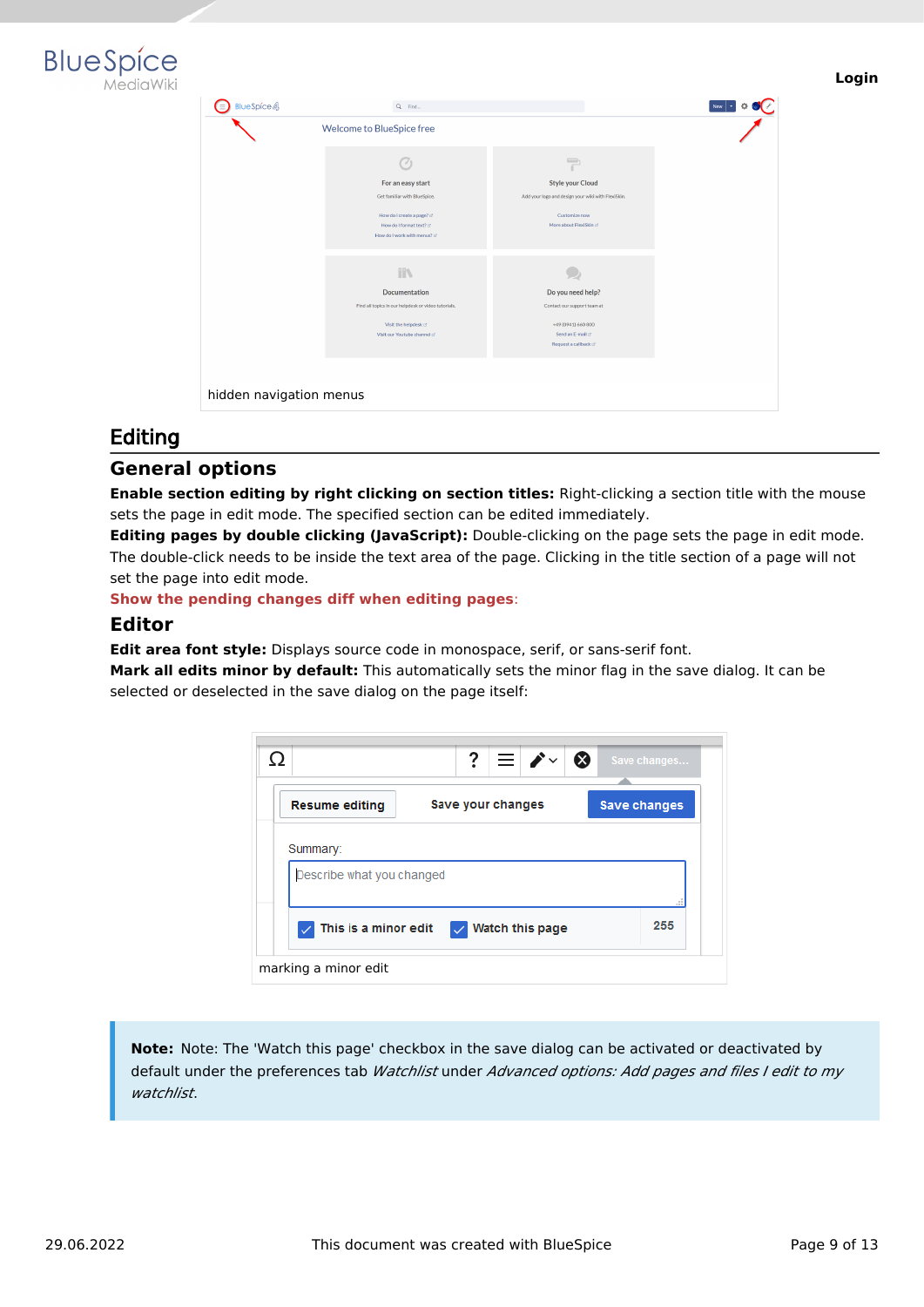

**Prompt me when entering a blank edit summary**: Dispkays a text message when you click *Save changes* reminding you to enter a summary description. If you do not enter a description after that, the page will save without the summary the next time you click *Save changes.*

| <b>Resume editing</b>     | Save your changes                                                                                                                                                                                                     | Save changes |
|---------------------------|-----------------------------------------------------------------------------------------------------------------------------------------------------------------------------------------------------------------------|--------------|
| Summary:                  |                                                                                                                                                                                                                       |              |
| Describe what you changed |                                                                                                                                                                                                                       |              |
| Watch this page           |                                                                                                                                                                                                                       | ---<br>255   |
| to be                     | Please note that all contributions to nextminor bluespice test hw local may be<br>edited, altered, or removed by other contributors. If you do not want your writing<br>ited mercilessly, then do not submit it here. |              |
|                           | <b>Reminder:</b> You have not provided an edit summary. If you click "Save<br>page" again, your edit will be saved without one.                                                                                       |              |
| edit summary prompt       |                                                                                                                                                                                                                       |              |

**Warn me when I leave an edit page with unsaved changes:** When you reload or leave a page with unsaved edits, a warning message is displayed. You can confirm to leave the page or stay on the page and save your changes.

**Show edit toolbar:** Disables VisualEditor in visual editing mode. Disabling is not recommended, as this reverts the editor back to a previous version of MediaWiki editor.

**Temporarily disable the visual editor while it is in beta:** You can disable visual editor while it is in [Extension:VisualEditor|beta mode](https://www.mediawiki.org/wiki/Page_title). We recommend you do not disable VisualEditor unless you prefer to work with a previous visual editor version.

#### <span id="page-9-0"></span>**Preview**

These preview settings are only applied if you have temporarily disabled VisualEditor and the edit text area is on the same page as the page preview. In BlueSpice 3.1+ you can generally ignore these settings.

**Show preview on first edit:** The preview of the article is displayed when you click on "Edit" **Show preview before edit box:** If this option is deactivated, the preview will be shown under the edit form **Show previews without loading the page:**

#### <span id="page-9-1"></span>**Reminder**

**Default reminder period:** Prefills the date field for reminders with *current date + x days* specified here.

| Create a reminder            |       |  |
|------------------------------|-------|--|
| 09.12.2019                   | 888   |  |
| Melissa                      |       |  |
| Check if images are correct. |       |  |
| Save                         | Reset |  |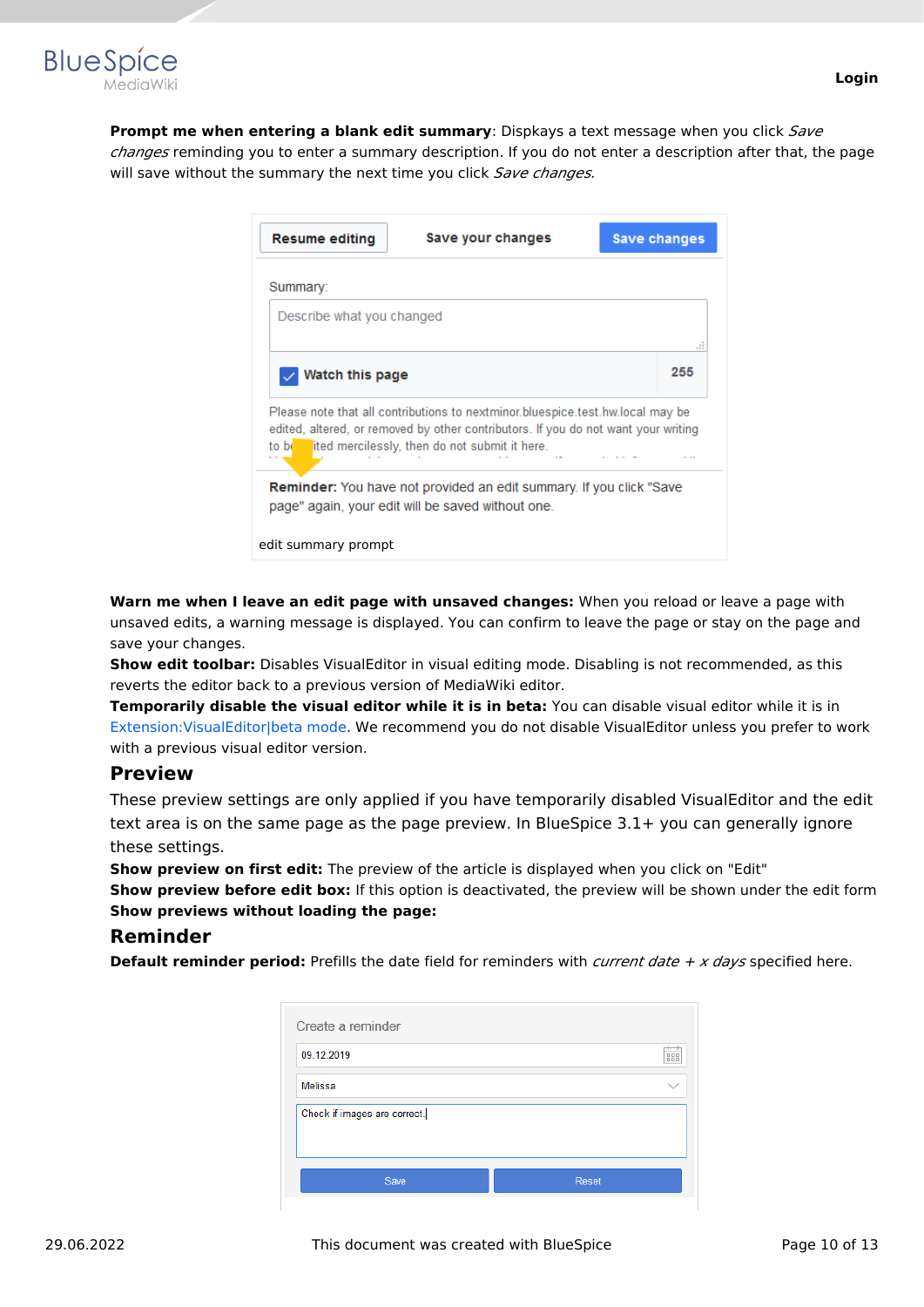

**BlueSpice** 

**Set reminder on page creation:** When you create a new page, a reminder for that page is automatically created based on the default reminder period you entered.

**Do not create reminder for the following namespaces:** Excludes namespaces from the automatic reminder on page creation.

#### <span id="page-10-0"></span>**Timeline**

**Warn me when I leave an edit of an entry with unsaved changes:** If unchecked, any unsaved changes to a social entity (such as blog entry, comment, microblog or discussion topic) will be automatically lost if you navigate to a different page or reload the page before saving your changes.

**Skip dialog on discussion creation:** Automatically creates a discussion page when a user adds a discussion directly ona page and the discussion page for the entry does not yet exist. If this checkbox is unchecked, the user has to create the discussion page first before the discussion topic can be posted.

## <span id="page-10-1"></span>Recent changes

#### <span id="page-10-2"></span>**Display options**

**Days to show in recent changes:** You can set how many results are displayed on the page *Recent changes*.

**Number of edits to show in recent changes,...:**

#### <span id="page-10-3"></span>**Advanced options**

#### **Group canges by page in recent changes and watchlist:**

**Hide minor edits from recent changes:** Hide minor changes from appearing on your *Recent changes* page. This is useful if pages are saved a lot by a single user without major differences between the edits.

#### <span id="page-10-4"></span>**Edit review**

#### **Basic interface**

**When to show the stable version...'***: Here you can set to* **'Always show the latest version** for each page. This setting is only useful if the [FlaggedRevs](https://en.wiki.bluespice.com/w/index.php?title=Manual:Flagged_Revisions&action=view) feature is active in a namespace. It is a useful settings for users with review permissions who can accept draft versions.Without this setting, the last stable version of a page is shown by default.

#### **Show the pending changes diff when viewing the latest pending version:**

#### <span id="page-10-5"></span>Watchlist

#### <span id="page-10-6"></span>**Edit watchlist**

#### **Edit entries on your watchlist:**

*View and remove titles on your watchlist:* Links to the page Special:EditWatchlist whre you can manage your watchlist entries. The watchlist is organized by namespaces.

*Edit raw watchlist:* Links to the page Special:EditWatchlist/raw where you can remove pages by page name from a textbox. This list is also organized by namespaces.

*Clear watchlist:* Links to the page Special:EditWatchlist/clear where you can empty your watchlist with the click of a button.

#### <span id="page-10-7"></span>**Display options**

**Days to show in watchlist:** Presets the value in the selection menu Period of time to display on the page *Special:Watchlist.*

**Maximum number of changes to show in watchlist:** Limits the number of changes that are displayed in your watchlist.

This example shows a default setting of 8 days and 20 changes.

| - Watchlist options                                                                |
|------------------------------------------------------------------------------------|
|                                                                                    |
| Below are the last 20 changes in the last 192 hours, as of 3 December 2019, 13:40. |
| Period of time to display: 8 days                                                  |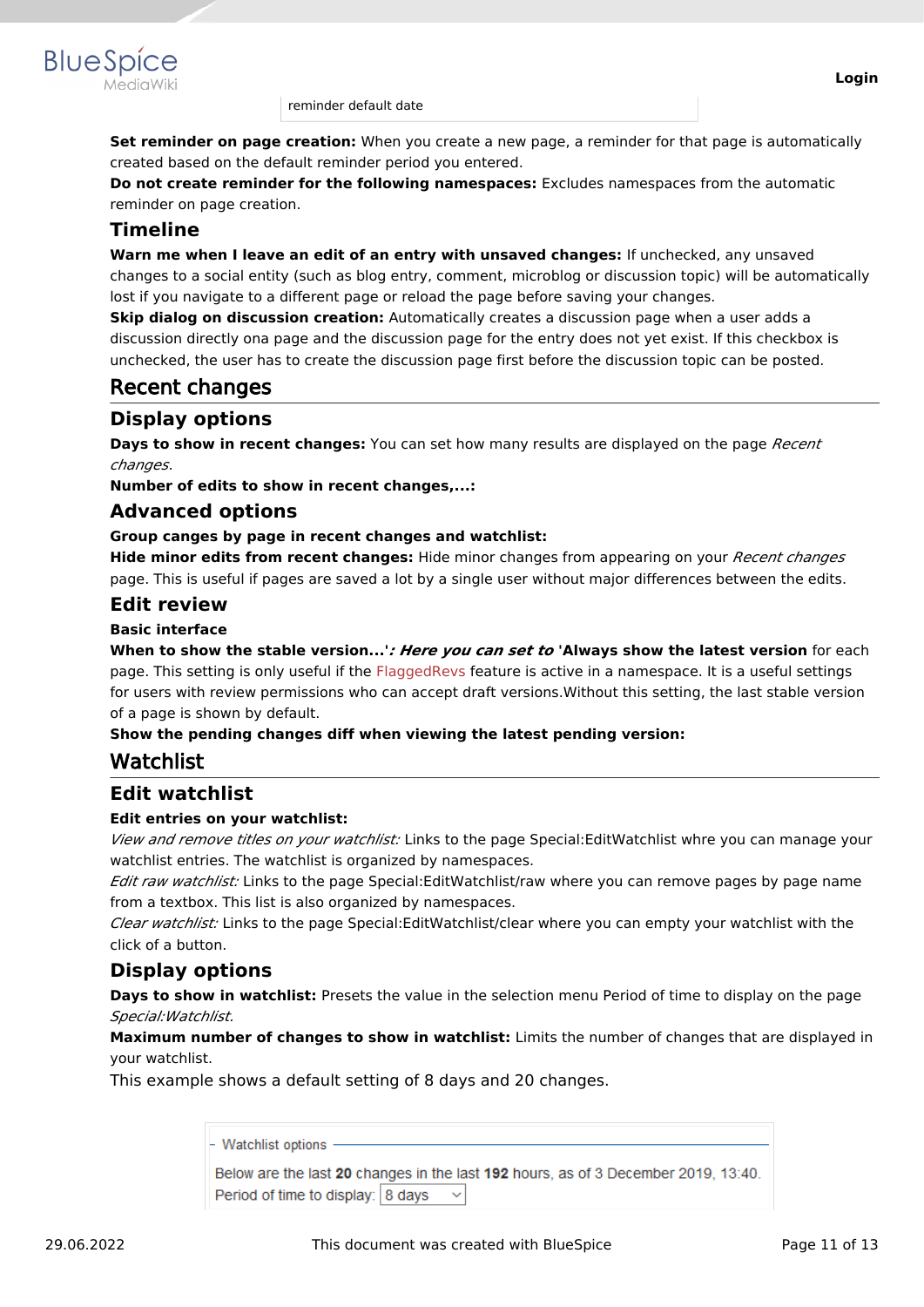

watchlist display options

#### <span id="page-11-0"></span>**Advanced options**

Here, you select all the criteria for automatically adding pages and files to your watchlist and for showing certain changes on your watchlist.

#### <span id="page-11-1"></span>**Token**

**Watchlist token:** The token can be used to create a public RSS feed to your watchlist. Anyone who knows this token can access the feed. The syntax for the feed URL is: https://[YourWikiDomain]/w/api.php? action=feedwatchlist&wlowner=[USERNAME]&wltoken=[TOKEN] .

#### <span id="page-11-2"></span>Notifications

**Important!** Notification don't consider the edit type "Minor edit". Therefore, notifications are sent even in the case where a user makes a minor edit.

Here you can set how and when you would like to receive notifications in email and/or in the notifications area of your user profile (Web notifications). If you haven't received email notifications yet, make sure that your email adress has been verified. This information is available in the *User profile* tab, under the section *Email options*.

To view your Web notifications, go to your User profile menu and select Notifications.



The user profile image in the main toolbar and the *Notifications* menu item show the number of new notifications. Notifications can set for a variety of events, such as new assignments or reminders. You can also select to be notified about changes only in certain namespaces or categories.

To configure which notifications you want to get, click on *Preferences* in the *Settings* menu (3).

#### <span id="page-11-3"></span>**Email options**

You can specify how often you receive emails*: never, immediately, daily,* or *weekly*.

| <b>Email options</b>       |                                                                   |  |
|----------------------------|-------------------------------------------------------------------|--|
|                            | <b>Send me:</b>   Individual notifications as they come in $\vee$ |  |
|                            | <b>Send to:</b> Set an email address                              |  |
| notification email options |                                                                   |  |

If you unexpectedly don't receive emails for notifications, check under the *User profile* tab to make sure that you have already confirmed your email account.